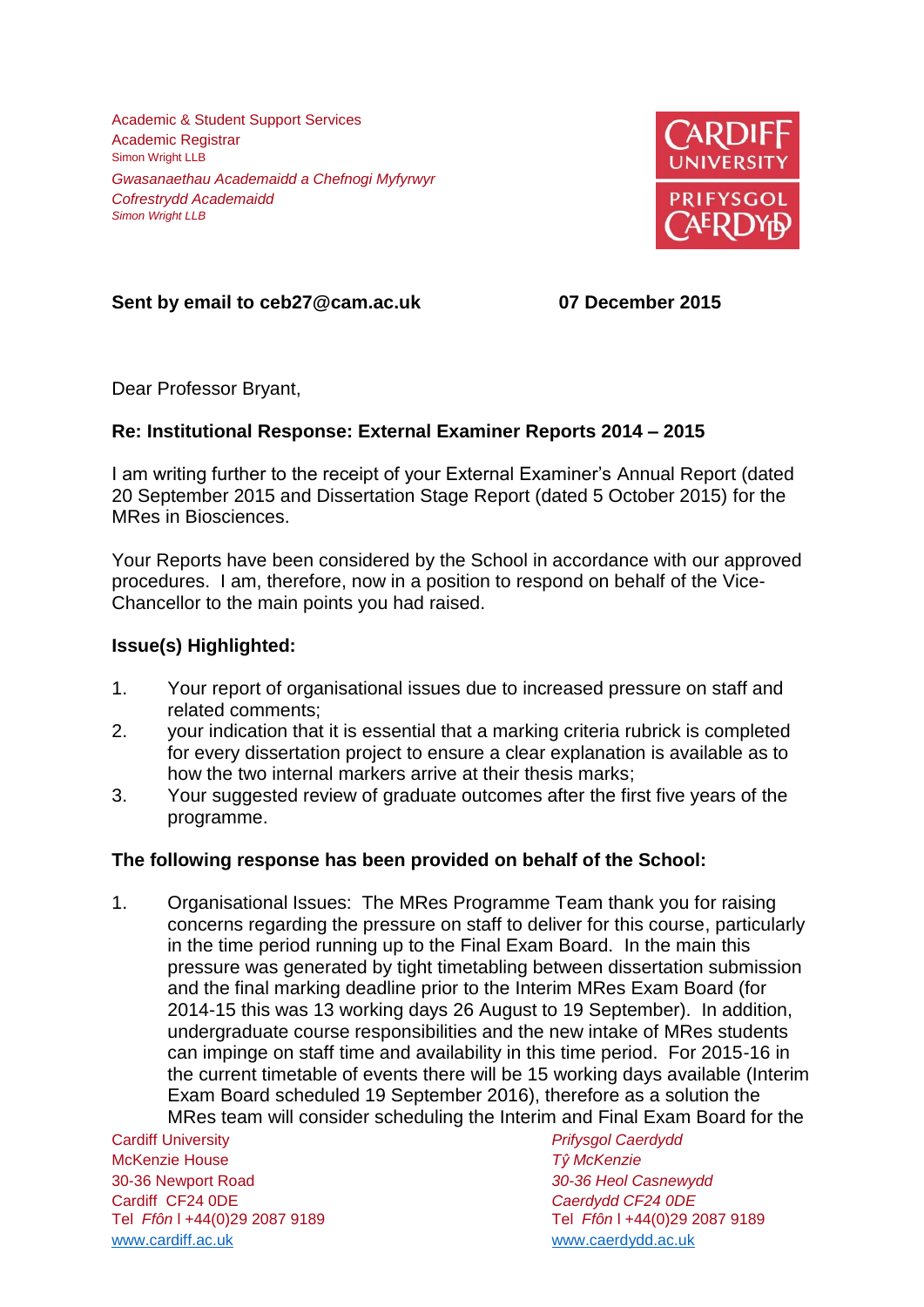week beginning 26 September 2016, and arranging for the incoming MRes students to attend the presentation session of the outgoing MRes students.

The School of Biosciences has recently appointed a new Head of School and management structure. In addressing the pressures generated by the Undergraduate course, the School has undertaken a major review of the Undergraduate degrees and is currently in the process of redesigning these courses with consultation across the School. It is believed that this approach will help to facilitate the need to integrate Postgraduate and Undergraduate teaching administration.

- 2. This issue was extensively discussed with the External Examiners during the Examining Board and the School fully understands the need to have a separate marking criteria rubric in place for a) the supervisor mark and b) the dissertation. Supervisors will be given clear instructions to complete these rubric forms as independent mark components and not as a combined mark. Second markers will be asked to complete the dissertation rubric only. Additional time between the hand in date for the dissertation and the interim Examining Board will allow for the necessary checks and scrutiny of the mark forms for these two components to be carried out by the module lead.
- 3. At present records show that from 2010-2015 79 students completed the MRes course and that 42% went on to study for a PhD, 18% entered Scientific Employment, 3% entered Non-scientific employment, 1% entered Educational employment (e.g. teaching) and 3% entered Continued Education (non-PhD). The MRes team and Course Secretary will endeavour to obtain further information regarding the destination of MRes students and will use this data to aid in the recruitment of students on to the course.

## **The University is pleased to note your positive comments including:**

- 1. Your positive indications regarding the programme structure, academic standards and assessment process
- 2. Your report of student appreciation of the support they receive from supervisors and other staff and of the efforts of the student-staff panel;
- 3. Your particular commendation of the project stage and its administration and of the dissertations and presentations;
- 4. Your confirmation of the responsiveness of the programme team to suggestions made by External Examiners.

I hope that you will find this response satisfactory and we thank you for your continued support of the programme.

As this is your final year as External Examiner, we would like to thank you for your service and we are most grateful for your valuable input into this process.

Cardiff University *Prifysgol Caerdydd* McKenzie House *Tŷ McKenzie* 30-36 Newport Road *30-36 Heol Casnewydd* Tel *Ffôn* l +44(0)29 2087 9189 Tel *Ffôn* l +44(0)29 2087 9189 [www.cardiff.ac.uk](http://www.cardiff.ac.uk/) [www.caerdydd.ac.uk](http://www.caerdydd.ac.uk/)

Cardiff CF24 0DE *Caerdydd CF24 0DE*